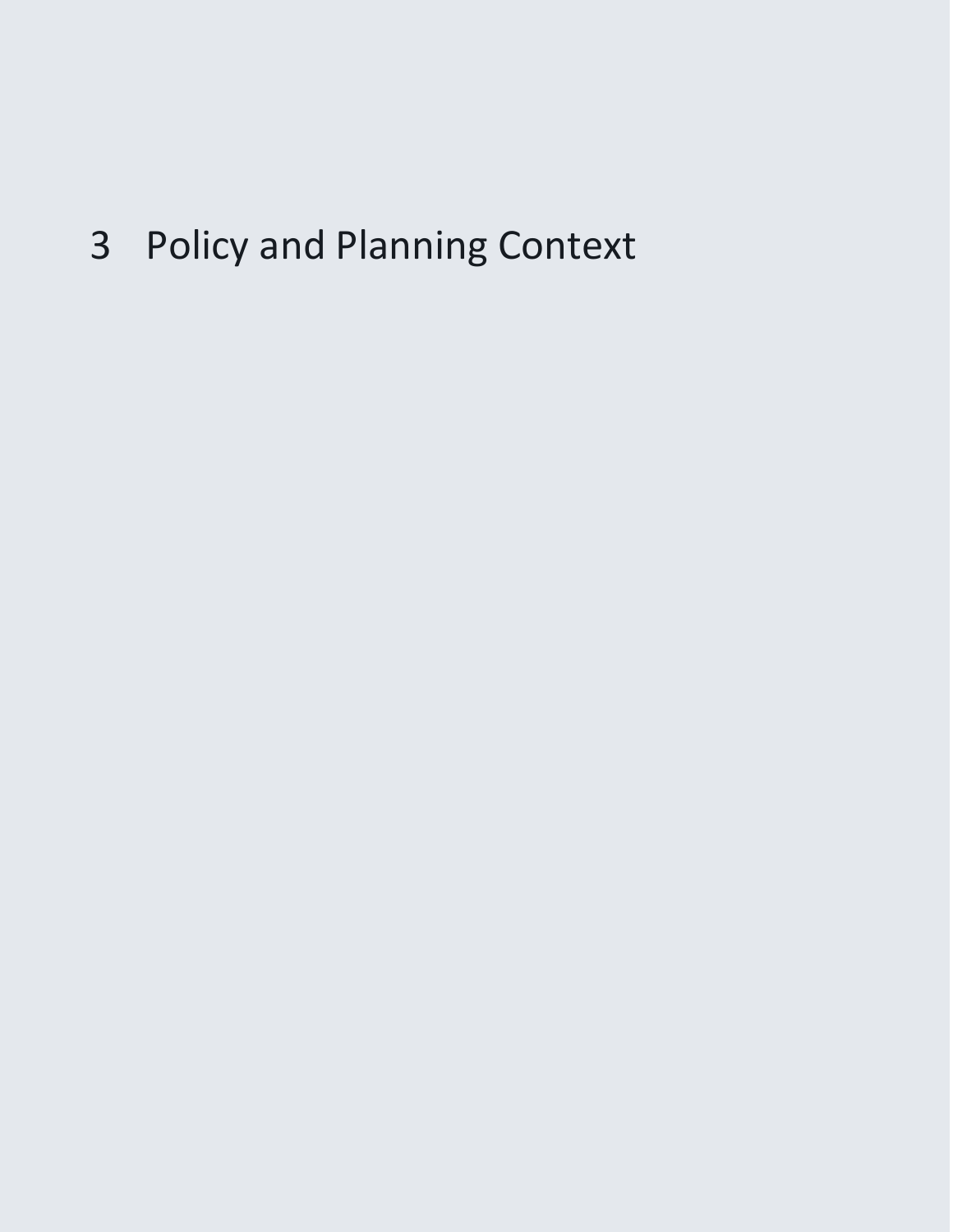# **Introduction**

3.1 This chapter of the ESR outlines the local and regional planning and policy context which has shaped the EA Study. It outlines the relevant local and regional policy context in which yongeTOmorrow's objectives have been developed, consistent with policy and planning directions outlined in provincial and municipal plans.

# **Policy & Planning Context**

- 3.2 Yonge Street is widely recognized as an iconic street within the City of Toronto and a route of significant civic importance and cultural identity. In recent years there has been growing recognition of the importance and potential of Yonge Street in response to its evolving context as a major destination for commerce, leisure and recreation, and housing.
- 3.3 Strategic policies for Yonge Street outlined in relevant municipal policy documents provide the necessary objectives, vision, and framework for the development of the EA Study to ensure it is progressed in line with broader objectives.

 initiatives by the City of Toronto, which collectively aim to support the development of Yonge The EA Study builds on a strong foundation of adopted planning policies, plans, guidelines, and Street and maximize its role at the centre of vitality in Toronto. A review of strategic policies and plans at the municipal and provincial level informed the development of objectives for the EA Study, the definition of the Problem and Opportunity Statement and identification and evaluation of Alternative Design Concepts. The specific policies and plans which inform yongeTOmorrow are outlined as follows.

# **City of Toronto's Official Plan (2019)**

- 3.4 The City of Toronto's Official Plan, February 2019 Office Consolidation, seeks to ensure that Toronto evolves, improves, and realizes its full potential in areas such as transit, land use development, and the environment. It provides a clear direction for Toronto, a road map for its future and the basis for building a city-wide consensus around change.
- employment opportunities for all Torontonians. It promotes 3.5 The vision of the Official Plan involves creating an attractive and safe city with vibrant neighbourhoods that are complete communities, with attractive, tree-lined streets with shops and housing that are made for walking. At the heart of this vision is a strong and competitive economy with a vital downtown that creates and sustains well-paid, stable, safe, and fulfilling



green spaces of all sizes and public squares that bring people together.

 3.6 The policies and plans outlined in the City of Toronto's Official Plan directly contributed to the development of objectives for the yongeTOmorrow EA Study. Specifically, the following policies relating to land use and transportation planning, outlined in Chapter 2 of the Official Plan, were considered: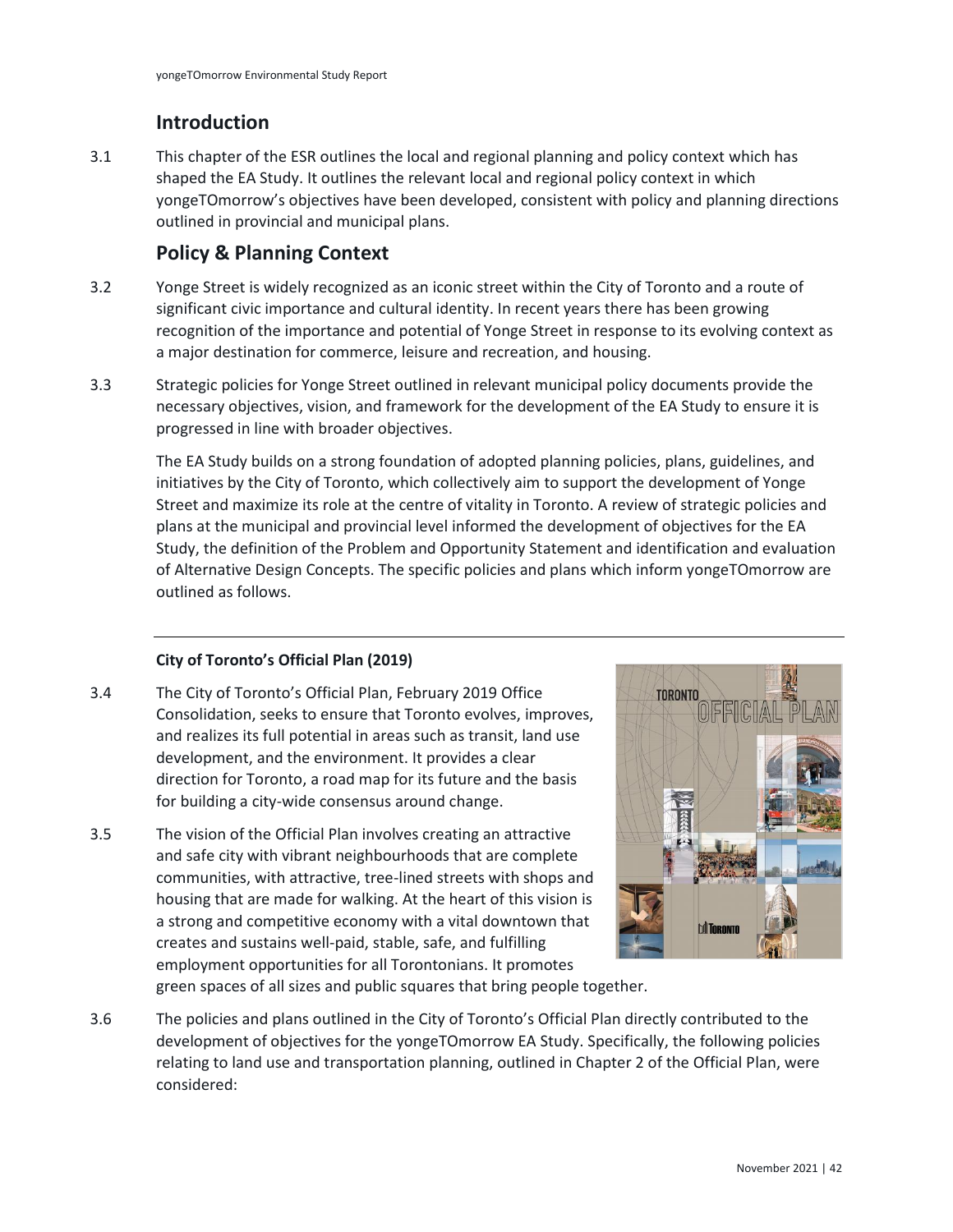- Policy 2.2.2: Growth will be directed to…*Downtown*…in order to:
	- a. concentrate jobs and people in areas well served by surface transit and rapid transit stations
	- – d. promote mixed-use development to increase opportunities for living close to work and to encourage walking and cycling for local trips
- Policy 2.2.3: The City's transportation network will be maintained and developed to support the growth management objectives of this Plan by:
	- a) ii. extending and altering the widths of pavement, sidewalk, and other facilities as necessary within the designated rights-of-way
	- f) ensuring that streets are not closed to public use and stay within the public realm where they provide present and future access for vehicles, pedestrians and bicycles, space for utilities and services, building address, view corridors and sight lines
	- g) ensuring that laneways are not closed to public use and stay within the public realm where they provide present and future access and servicing to adjacent development(s)
	- h) ensuring that new streets will be provided in consideration of surrounding land uses and will contribute to the development of a connected network which provides direct and clearly understood travel routes for all transportation modes and users throughout the City and acts as a fundamental organizing element of the City's physical structure
	- j) implementing transit services in exclusive rights-of-way in the corridors identified on Map 4 as priorities are established, funding becomes available and the Environmental Assessment review processes are completed
	- streetcar routes, including those identified on Map 5, such as: – l) increasing transit priority throughout the City by giving buses and streetcars priority at signalized intersections and by introducing other priority measures on selected bus and
		- i. reserved or dedicated lanes for buses and streetcars
		- ii. limiting or removing on-street parking during part or all of the day
- • Policy 2.2.4: New development on lands adjacent to existing or planned transportation corridors and facilities is required to be compatible with, and supportive of, the long-term purposes of the corridors and facilities and be designed to avoid, mitigate or minimize negative impacts on and from the transportation corridors and facilities.
- activities are linked is through the downtown spaces: its streets, parks, plazas, and special 3.7 The Official Plan highlights the importance of streetscape planning in downtown Toronto, recognizing that many downtown activities are interdependent. The most obvious way these districts, where people experience downtown life most directly. This is particularly important in the context of the yongeTOmorrow Study Area, which is a true mixed-use neighbourhood that is centred on Yonge Street. The development objectives for yongeTOmorrow took account of policies specific to downtown Toronto in Section 2.2.1, in particular:
	- Policy 2.2.1.2: Investment in the downtown environment on the part of the City, other levels of government and public/private partnerships will be sought to:
		- maintain and improve the public realm, especially linkages among downtown streets, parks, accessible open spaces, and the water's edge.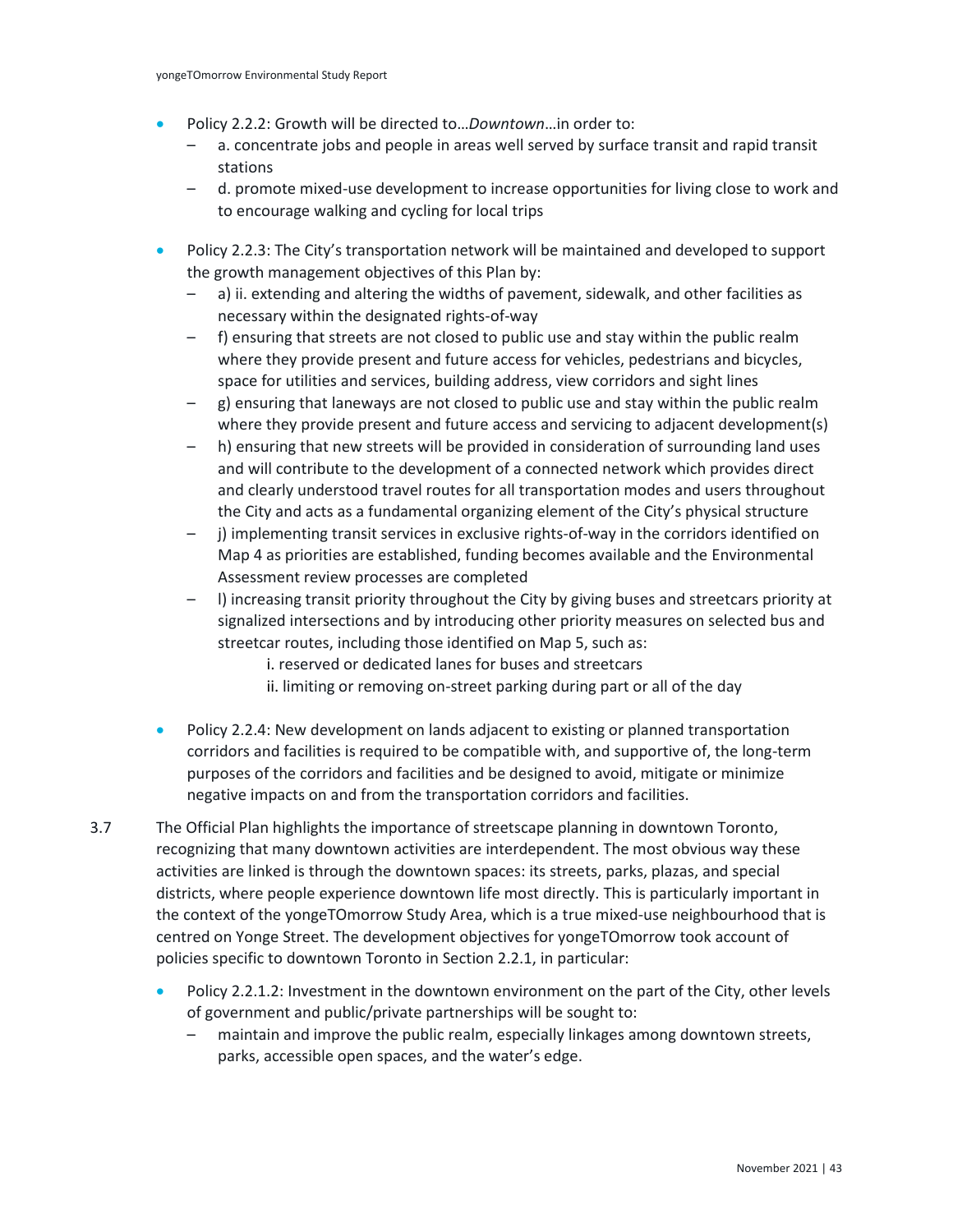- Policy 2.2.1.8: Priority will be given to improving transit (TTC and GO) access to the downtown while the expansion of automobile commuting and all-day parking will be discouraged.
- Policy 2.2.1.10: Priority will be given to surface transit vehicles on key downtown streets, particularly those with streetcars.
- pedestrian environment and measures undertaken to make it safer to walk and cycle in the • Policy 2.2.1.11: A program of street improvements will be developed to enhance the Downtown.
- new development to connect to the system. The City may request additional information • Policy 2.2.1.12: Without compromising the role of the street as the main place for pedestrian activity, expansion and redevelopment of the PATH network will be supported by encouraging including a PATH feasibility study, to address PATH network expansion and/or secure new PATH connections for major new development in areas on or near the PATH network.
- Policy 2.2.1.14: The City will work with property owners, developers, and other stakeholders to ensure the PATH network develops in a consistent, connected, and coherent manner.

3.8 In addition, Chapter 3 of the Official Plan, which outlines the policies to build a successful city, were considered and are relevant to this study, specifically:

- Policy 3.1.1.2: The public realm will foster complete, well-connected walkable communities and employment areas that meet the daily needs of people and support a mix of activities, support active transportation and public transit use. It will provide a comfortable, attractive and vibrant, safe and accessible setting for civic life and daily social interaction and contribute to the identity and physical character of the City and its neighbourhoods.
- Policy 3.1.1.6: New and existing City streets will incorporate a Complete Streets approach and be designed to perform their diverse roles by:
	- balancing the needs and priorities of the various users and uses within the right-of-way, including provision for:
		- $\circ$  i. the safe and efficient movement of pedestrians of all ages and abilities, cyclists, transit vehicles and users, goods and services vehicles, emergency vehicles, and motorists across the network
		- o ii. space for trees, landscaping and green infrastructure
		- o iii. space for other street elements, such as utilities and services, snow and stormwater management, wayfinding, boulevard cafes, marketing and vending, and street furniture
		- o iv. ensuring the safety of users of all ages and abilities
	- – b) improving the quality and convenience of active transportation options within all communities by giving full consideration to the needs of pedestrians, cyclists and public transit users
	- c) reflecting differences in local context and character
	- d) providing building access and address, as well as amenities such as view corridors, sky view and sunlight
	- e) serving as community destinations and public gathering places.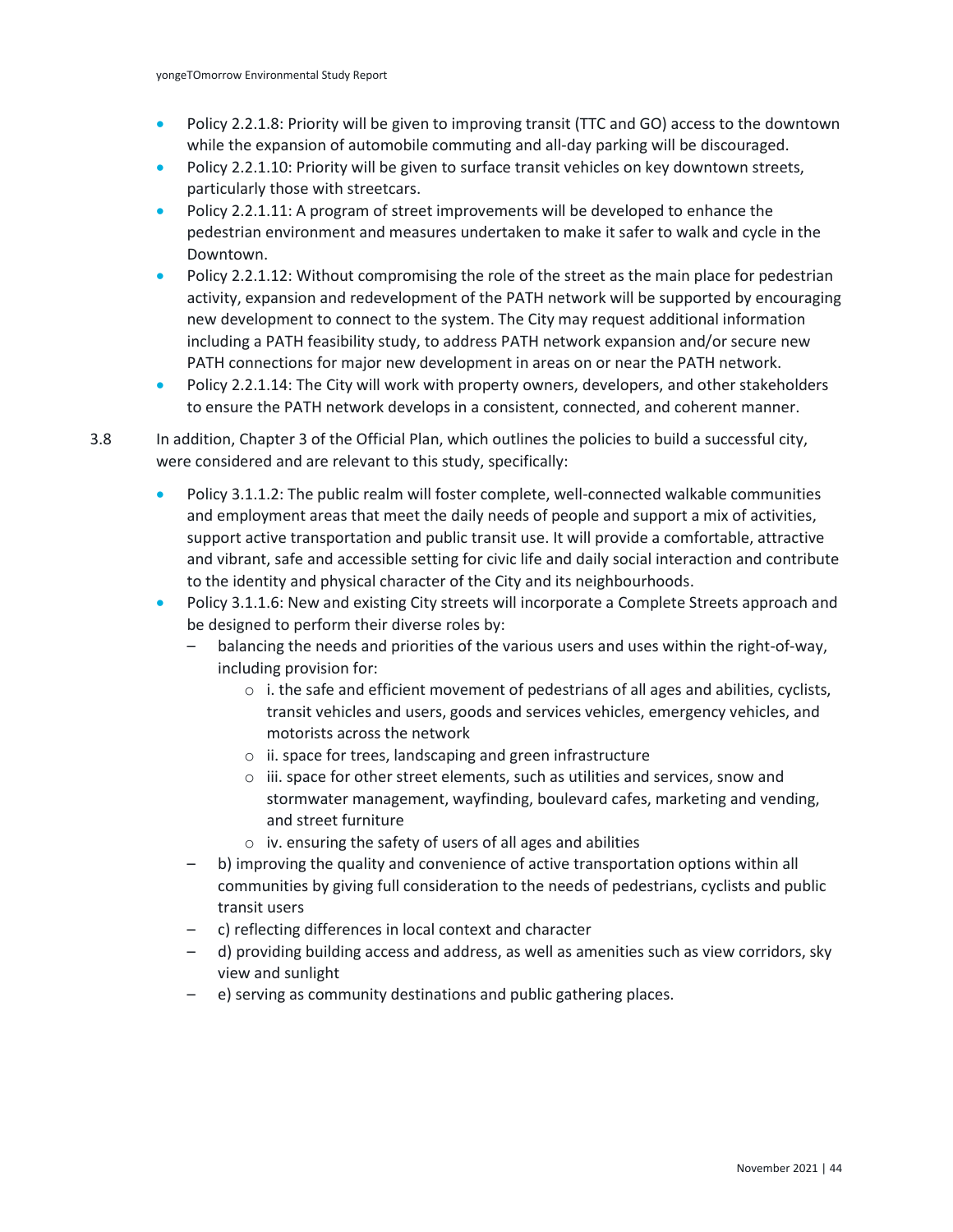#### **City of Toronto's Downtown Plan (TOcore) (2018)**

3.9 In 2018, City Council adopted the Downtown Plan (also known as TOcore), the most comprehensive update to downtown planning policy since the 1970s. It recognizes that growth in the downtown has been outpacing the City's abilities to secure the necessary supporting infrastructure for success. While the downtown covers just 3% of Toronto's overall area, it is home to more than half a million jobs, more than 240,000 residents and its population is anticipated to almost double by 2041.



3.10 TOcore articulates a series of planning objectives that aim to support commercial and population growth in the downtown area while encouraging a walkable

> downtown. Built form objectives have been set based on the principles of comfort, vibrancy, diversity, safety, and beauty. Objectives for the yongeTOmorrow EA Study have been developed consistently with the policies outlined in TOcore, including policy directions that ensure:

- All streets will be safe, comfortable, functional, and accessible in all seasons for pedestrians of all ages and abilities
- Pedestrians, cyclists, and public transit will be prioritized relative to private automobiles, informed by the application of design guidelines for Complete Streets as adopted by Council
- • Improving the street to enhance the pedestrian environment and applying measures to improve safety for pedestrians and cyclists
- Extending and altering the widths of sidewalks and other facilities as necessary within the designated rights-of-way
- • Ensuring that streets are not closed to public use and stay within the public realm where they provide present and future access for vehicles, pedestrians and bicycles, space for utilities and services, buildings, view corridors and sight lines
- Limiting or removing on-street parking during part or all of the day
- 3.11 TOcore highlights the importance of streetscape planning in downtown Toronto, stressing how public downtown spaces, including streets, parks, plazas, and special districts have a direct impact on how people experience the city and can contribute to sustainable growth. It specifically recognizes that, in much of downtown, sidewalks are narrow and often crowded with minimal space for pedestrian amenities. It recognizes that an expanded public realm is necessary to provide comfort and safety for all users.
- diverse character that conveys Toronto's public image to the world and sets the stage for festivals, 3.12 Yonge Street is identified as one of the 12 Great Streets in TOCore. These Great Streets are identified as streets which "hold cultural and historical significance" and are considered to be destinations in and of themselves. These Great Streets have citywide and civic importance with a parades and civic life". TOcore identifies the Great Streets as a network which will be prioritized for public realm improvements which: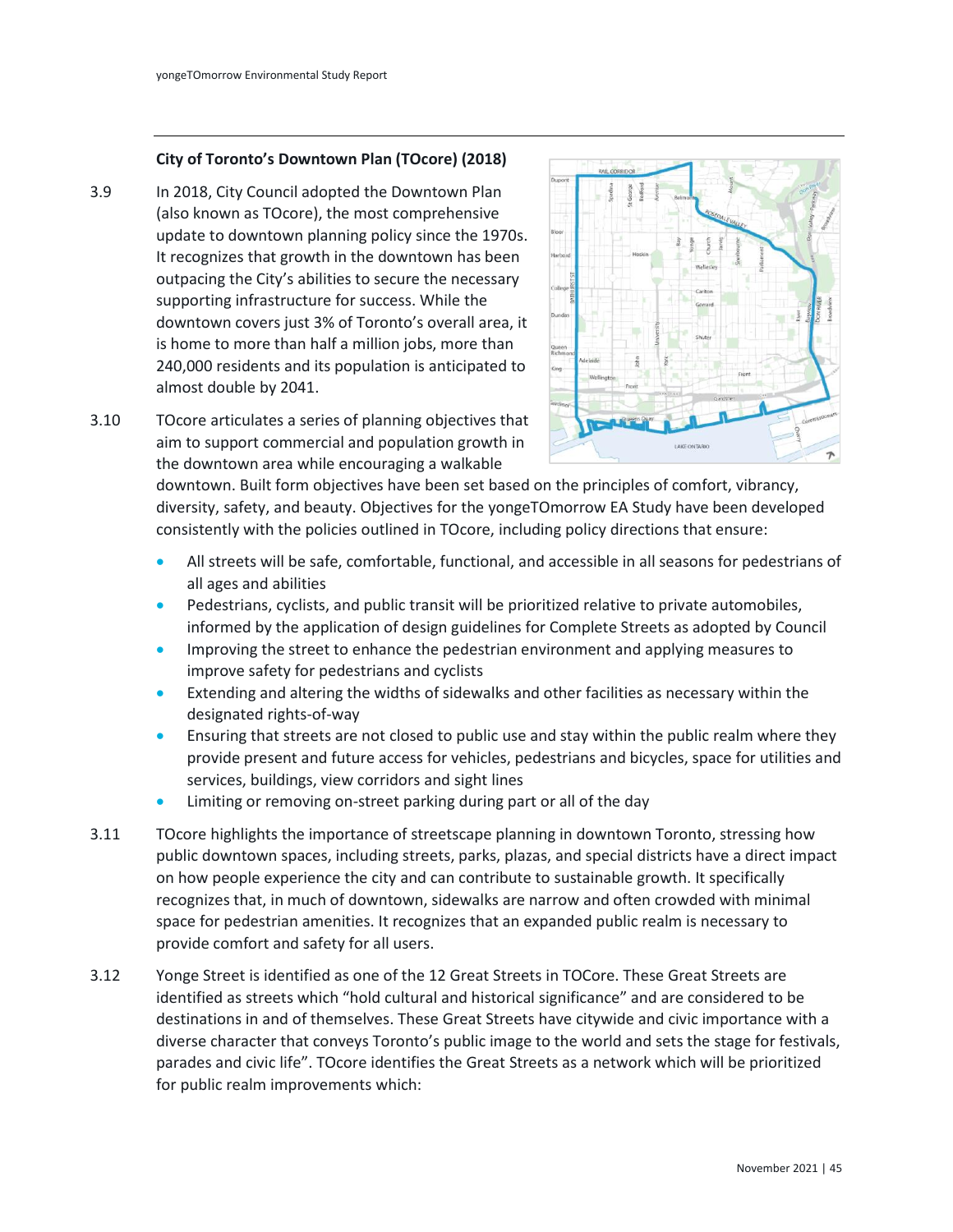- Enhance their civic role and setting for public life
- Promote economic vitality
- Improve mobility and the role of the streets as connectors between neighbourhoods, parks [...] and the waterfront

## **Downtown Parks and Public Realm Plan (2017)**

- Public Realm Plan is one of five infrastructure-related strategies 3.13 The City of Toronto's Downtown Parks and Public Realm Plan (2017) is a 25-year integrated plan for parks, streets, and other open spaces. The Plan acts as an implementation tool for these specific urban realm elements for the TOcore. The Parks and that have been developed to implement the Downtown Plan, the others being plans for Community Services and Facilities, Energy, Mobility and Water.
- acknowledged as a significant civic corridor and retail street in the 3.14 Yonge Street is identified as one of Toronto's *Great Streets* as part of the Downtown Parks and Public Realm Plan and is City. The Plan seeks to achieve the following goals for Yonge Street:



- Create a significant pedestrian destination supporting public life and retail vitality
- Celebrate the cultural aspects of Yonge Street and enhance it as a place for regional festivals and parades as well as a place for day to day use by residents, visitors, and workers
- Design a unified streetscape that responds to the various neighbourhood character areas
- Improve the streetscape for walking, transit stops, social gathering, public outdoor seating, café seating and landscaping
- Improve the cycling experience
- Create a significant public space where Yonge Street meets the shoreline

The Plan contains a specific policy action to advance the Yonge Street Planning Framework and EA process to implement the future vision for Yonge Street. Together with the Downtown Plan, these Plans provide a policy framework and vision for parks and the public realm in the core, recognizing the role of Yonge Street as one of Toronto's Great Streets, a Cultural Corridor, and a Priority Retail Street.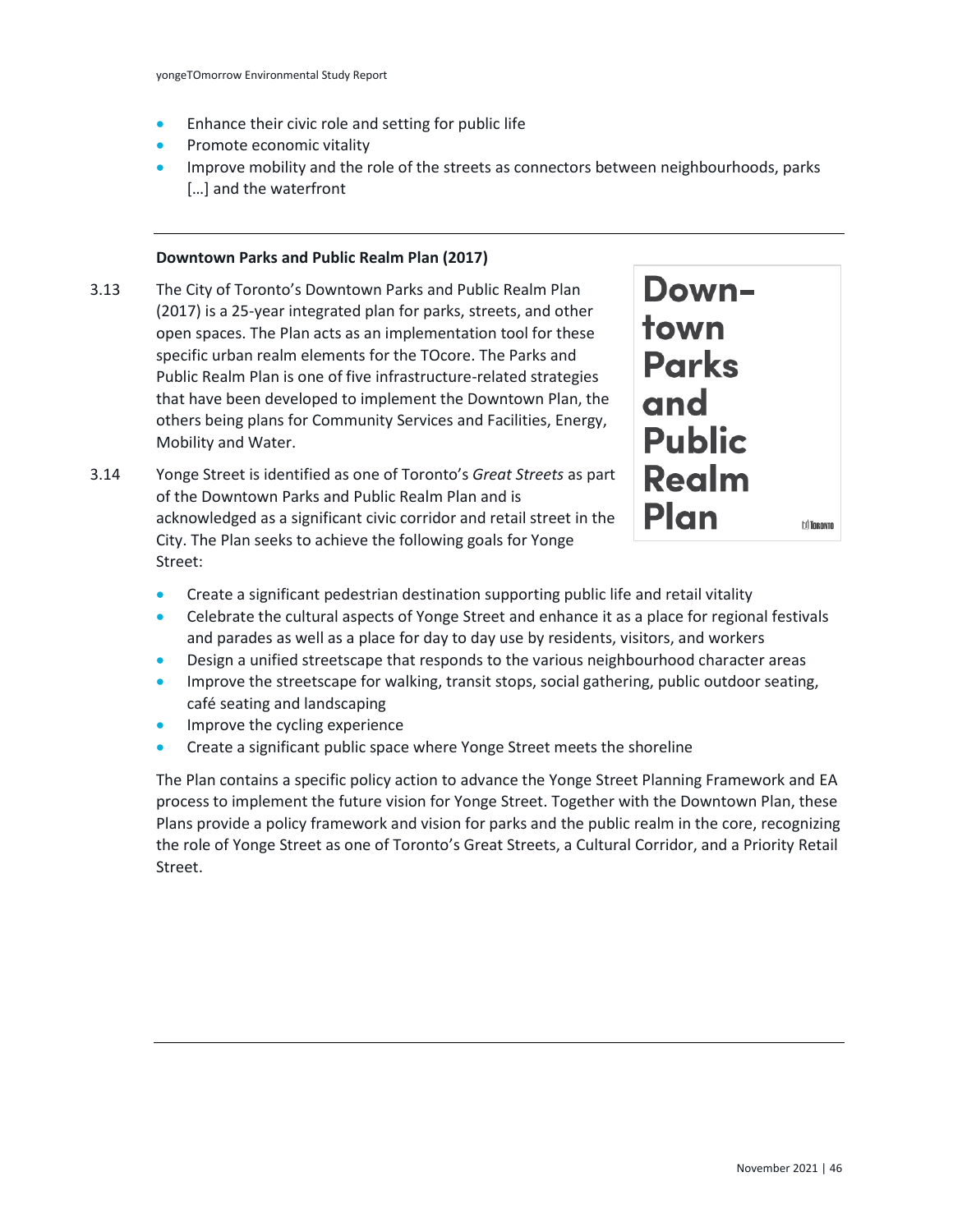## **City of Toronto Congestion Management Plan (MoveTO) (2020)**

- 3.15 In 2020, the City of Toronto published MoveTO, the City's action plan to help manage congestion and build a more resilient and safer transportation system. This plan focuses on enacting key measures to help make the City's transportation system more resilient and includes actions on smart traffic systems, intelligent intersections, and Advanced Transit Signal Priority (ATSP).
- 3.16 MoveTO also includes the implementation of a Transportation Demand Management Strategy and delivery of the Construction Hub Pilot Program, which seeks to reduce, and manage traffic and congestion caused by construction.



 policy seeks to ensure that safe streets with improved environmental and equity benefits, can be developed in association with other municipal plans, such as the Vision Zero Road Safety Plan. 3.17 The MoveTO plan builds on the work the City of Toronto has done to positively impact congestion, while also considering safer streets, improved equity, and reduced greenhouse gas emissions as they relate to Toronto's larger transportation network. This

### **City of Toronto Vision Zero Road Safety Plan (2017)**

 Toronto's streets, including a commission on road 3.18 In June 2018, City Council authorized funding to achieve a higher level of road safety along the city's designated cultural corridors, including Yonge Street between Queens Quay and Davenport Road. The Vision Zero Road Safety Plan is a comprehensive fiveyear (2017-2021) action plan focused on reducing traffic-related fatalities and serious injuries on safety audit for Yonge Street.



3.19 The Vision Zero Road Safety Plan addresses safety for the most vulnerable users of the transportation

 system—pedestrians, school children, older adults, and cyclists. The road safety audit for Yonge based upon traffic and collision data and field visits, identifying short and long-term mitigating Street studied existing road facilities to identify safety issues and deficiencies for all road users, countermeasures.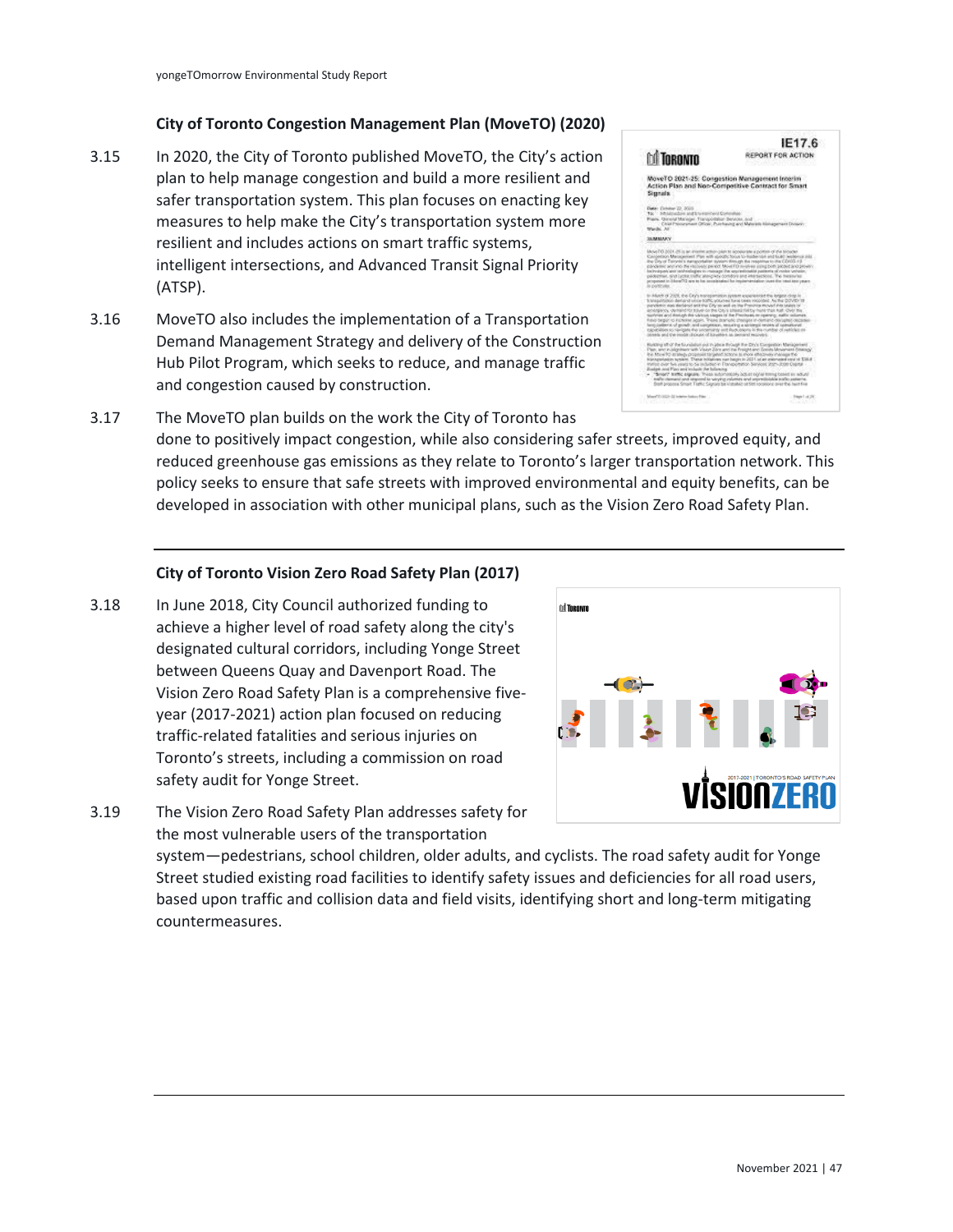#### **Metrolinx 2041 Regional Transportation Plan (2018)**

3.20 The 2041 Regional Transportation Plan (RTP) was adopted in March 2018 as the second RTP developed for the GTHA. The purpose of this document is to continue the development of a fully integrated transportation system through inter-agency collaboration across the region, following on from the previous The Big Move guidance. The 2041 RTP includes a number of actions (actions  $4.1 - 4.10$ ) to significantly increase walking and cycling trips in the region. Investments to support active transportation are relatively small compared to those for rapid transit and highways, but their congestion, health and safety impacts can be significant. This applies to long-standing ambitions for Yonge Street to add safe and efficient walking and



cycling facilities that support active transportation. The RTP's vision includes:

- • Better all-season maintenance of sidewalks near rapid transit stations can make walking a more viable option for transit users living nearby and reduce the need for costly station parking
- A complete streets approach that prioritizes walking and cycling in the design and operation of roads and new surface transit corridors will promote healthier and safer forms of travel. Complete streets principles are intended to make pedestrians, cyclists, and transit users of all ages safe and comfortable. Supporting measures include traffic calming, safe and convenient pedestrian linkages to transit, and improved bicycle amenities
- Adoption of key principles of the Regional Cycling Network, like paved riding surfaces, bike lanes, separated bike lanes or cycle tracks where speeds or traffic volumes are higher, clear and consistent wayfinding signage, and routes that are direct and help users cross physical barriers such as waterways and 400-series highways
- • Expansion and promotion of bike-share in locations where there is an opportunity to meet and increase the demand for cycling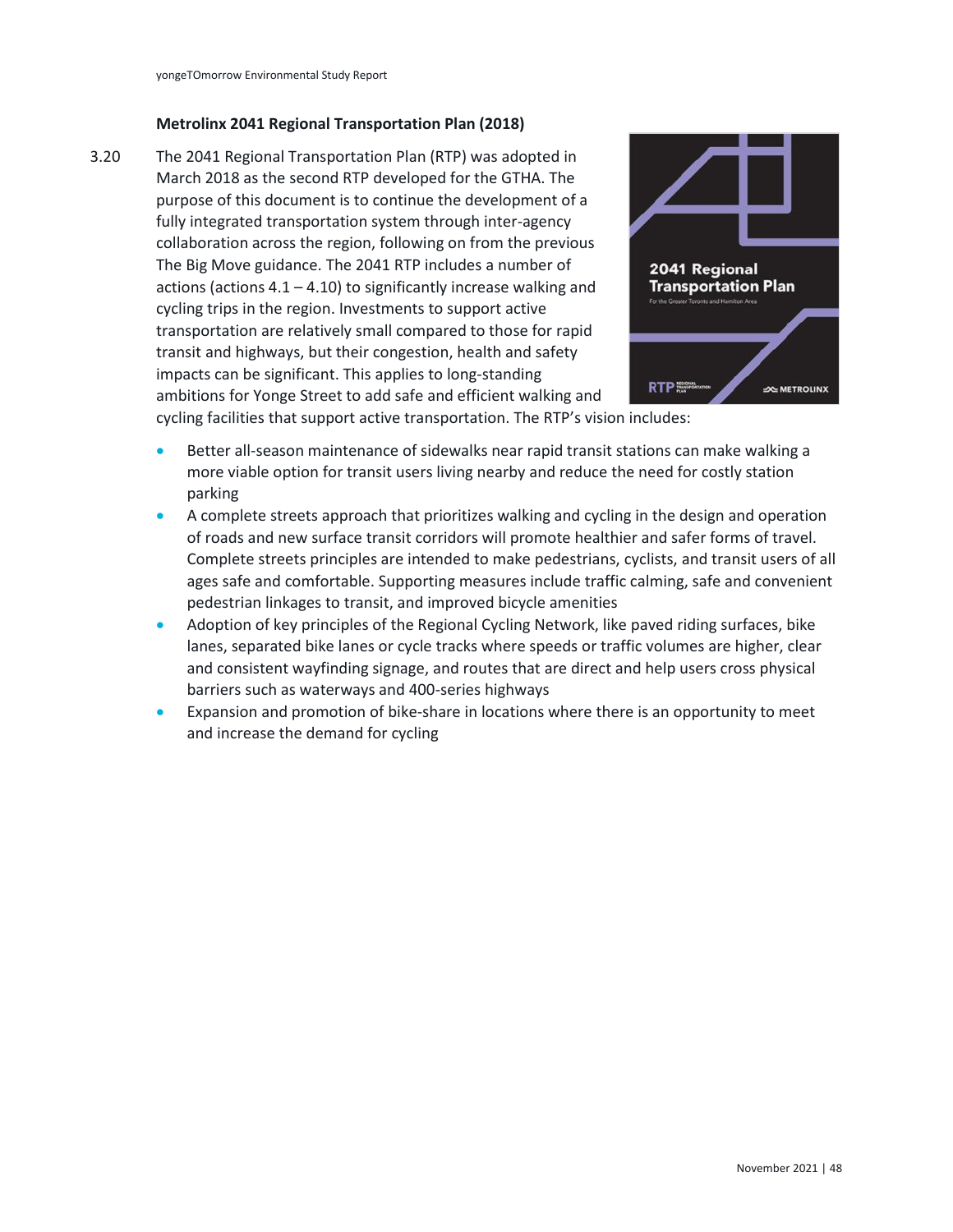# **A Place to Grow: A Plan for the Greater Golden Horseshoe (2019)**

3.21 A Place to Grow is the Ontario government's plan for growth and development in a way that supports economic prosperity, protects the environment, and helps communities achieve a high quality of life. Overall, A Place to Grow aims to support the development of urban centres which are vibrant and characterized by more compact development patterns that support climate change mitigation and adaptation, and provide a diversity of opportunities for living, working, and enjoying culture.





is developed, managed, and protected. The specific guiding principles of this plan which together align with objectives for the yongeTOmorrow EA Study, recognizing its importance within the highly urbanized and concentrated downtown Toronto context, are:

- Supporting the achievement of complete communities that are designed to support healthy and active living and meet people's needs for daily living throughout an entire lifetime
- Protect and enhance natural heritage, hydrologic, and landform systems, features, and functions
- cultural well-being of all communities, including First Nations and Métis communities • Conserve and promote cultural heritage resources to support the social, economic, and
- Integrate climate change considerations into planning and managing growth such as planning for more resilient communities and infrastructure – that are adaptive to the impacts of a changing climate – and moving towards environmentally sustainable communities by incorporating approaches to reduce greenhouse gas emissions

# **Ontario Provincial Policy Statement (2020)**

- 3.23 The Ontario Provincial Policy Statement (PPS)<sup>6</sup> is a consolidated statement of the government's policies on land use planning across the whole province. It gives provincial policy direction on key land use planning issues that affect communities, such as:
	- efficient use and management of land and infrastructure
	- the provision of sufficient housing to meet changing needs, including affordable housing
	- the protection of the environment and resources including farmland, natural resources (for example, wetlands and woodlands) and water
	- opportunities for economic development and job creation

<sup>6</sup> Ontario Government, Provincial Policy Statement, 2020, accessed 16 April 2020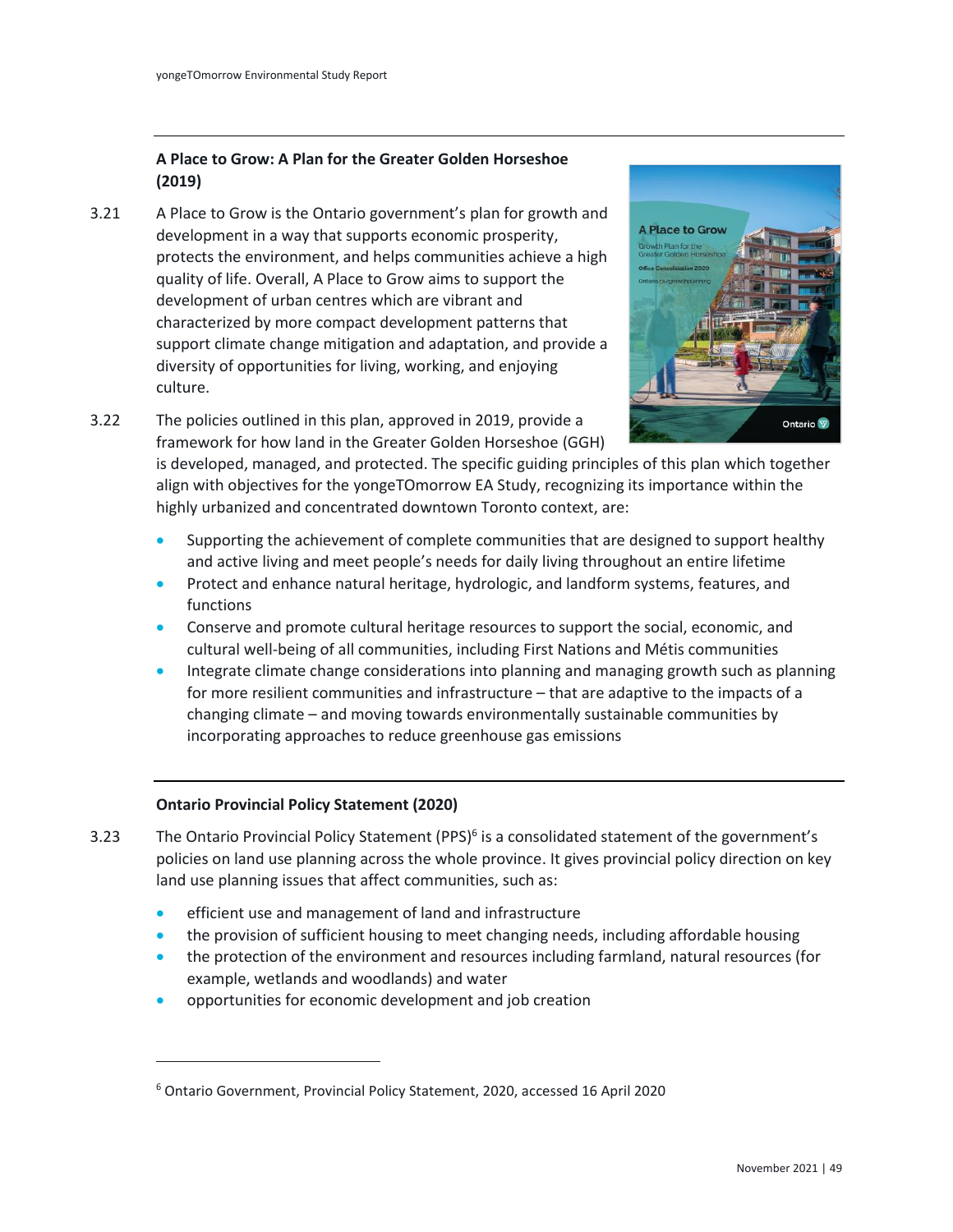- accommodate current and future needs • the appropriate transportation, water, sewer, and other infrastructure needed to
- the protection of people, property, and community resources by directing development away from natural or human-made hazards, such as flood prone areas
- 3.24 The PPS is issued unde[r section 3 of the Planning Act](https://www.ontario.ca/laws/statute/90p13#BK7) and according to the act, all decisions affecting planning matters shall be consistent with the Provincial Policy Statement. Municipalities are the primary decision-makers for local communities. They implement provincial policies throug[h municipal official plans](https://www.ontario.ca/document/citizens-guide-land-use-planning/official-plans) and planning related decisions. Policy changes to the previous 2014 PPS were made in 2020, with the goals to:
	- encourage an increase in the mix and supply of housing
	- protect the environment and public safety
	- reduce barriers and costs for development and provide greater certainty
	- support rural, northern, and Indigenous communities
	- support the economy and job creation

# **Supporting Stakeholder Studies**

- 3.25 Beyond the in-force municipal and provincial policy and plans mentioned above, a range of additional studies and initiatives have already been undertaken to improve and enhance the vitality of Yonge Street by a range of stakeholders recognizing the key role Yonge Street plays within the downtown economy.
- 3.26 For many years, community stakeholders such as the Downtown Yonge Business Improvement Area (Downtown Yonge BIA) have advocated for public realm improvements on Yonge Street to support the increasing residential and commercial growth, the number of special events taking place in and around Yonge-Dundas Square, and to properly accommodate the volume of pedestrians using the street daily.
- 3.27 Yonge Street has been identified as a street in need of revitalization and key for the public realm to support its role in the city as an economic and cultural hub. These stakeholder-led initiatives have informed the development of objectives for the EA Study, outlined in the Problem and Opportunity Statement.

### **Yonge Street Planning Study (2011)**

- 3.28 This initial planning study<sup>7</sup>, conducted in 2011 by KPMB Architects and Greenberg Consultants Inc., identified four key themes to guide the City & community in moving forward with design proposals for the revitalization of Yonge Street. These themes were:
	- 1. Public Realm & Transportation
	- 2. Built Form
	- 3. Program & Land-use
	- 4. Implementation
- 3.29 The planning study identified key recommendations for Yonge Street, including:

<sup>7</sup> KPMB Architects, Greenberg Consultants Inc., Yonge Street Planning Study (2011), accessed 16 April 2020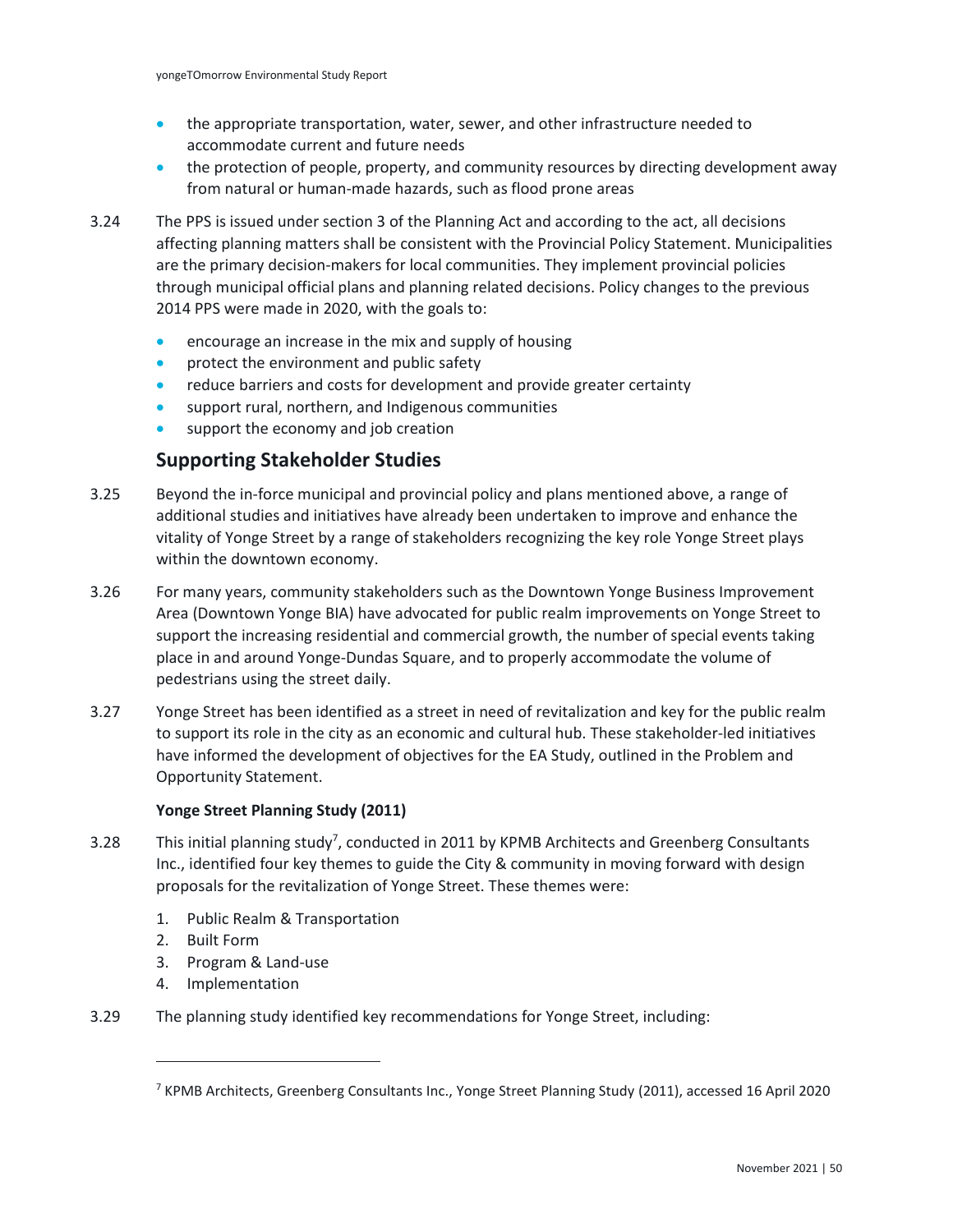- Widen sidewalks and reduce traffic to two-lanes
- • Develop flexible street conditions to allow for a variety of functions adaptable to seasonal changes and supportive of temporary events
- Enhance fine-grained pedestrian networks by redeveloping laneways and build-in public realm initiatives
- Introduce more seating areas and spaces for congregation
- Expand access to the TTC subway to support movement

#### **Celebrate Yonge – Post Event Review (2013)8**

- allowed for approximately 4.0 to 4.5 metres of additional pedestrian space within the roadway on 3.30 The "Celebrate Yonge" event, organized by the Downtown Yonge Business Improvement Area (DYBIA), consisted of 11 themed event areas including patios, lounges, art installations and street furniture that expanded the pedestrian space into the roadway. The event took place between August 17 and September 16, 2012 and consisted of lane reductions, from four lanes to two lanes on the portion of Yonge Street between Queen Street and Gerrard Street. The lane closures Yonge Street. The pedestrian space was separated from vehicular traffic by the placement of decorative planters and other protective barricades.
- 3.31 To assess the impact of the event on vehicles, cyclists and pedestrians, a broad study area was identified, based on input from staff, which would be reviewed pre and post event. This area was bounded by University Avenue to the west, Gerrard Street to the north, Jarvis Street to the east and Queen Street to the south. The specific corridors that were considered included Yonge Street.
- 3.32 Based on the successful operation and lessons learned from the 2012 Street Event, the Downtown Yonge BIA wishes to develop a permanent installation similar in scale and impact to the event. This should be considered as part of the Yonge Street development proposals.

#### **Yonge Love Report (2015)**

- 3.33 The 2015 Yonge Love Campaign Findings Report<sup>9</sup>, led by the Downtown Yonge BIA, was published as a culmination of a robust, community-driven visioning exercise for Yonge Street and the surrounding neighbourhood. With a campaign rooted in accessibility and inclusivity, the methodology used to identify a vision for Yonge Street set a benchmark for engaging with diverse people, voices, and challenges. Consultation undertaken to shape the planning & development strategy for Downtown Yonge identified the following key findings:
	- People want human-scale, walkable neighbourhoods that connect them to their community. That means wider sidewalks, more trees, and a vibrant street experience to invite residents, employees, and visitors into our neighbourhood's public realm.

 $8$  City of Toronto (2013), Celebrate Yonge – Post Event Review, **<https://www.toronto.ca/legdocs/mmis/2013/te/bgrd/backgroundfile-59523.pdf>**, accessed 16 April 2020

<sup>&</sup>lt;sup>9</sup> Yonge Love BIA (2015), The Yonge Love: Campaign Findings Report, **[http://www.yongelove.ca/YongeLove\\_Report.pdf](http://www.yongelove.ca/YongeLove_Report.pdf)**, accessed 16 April 2020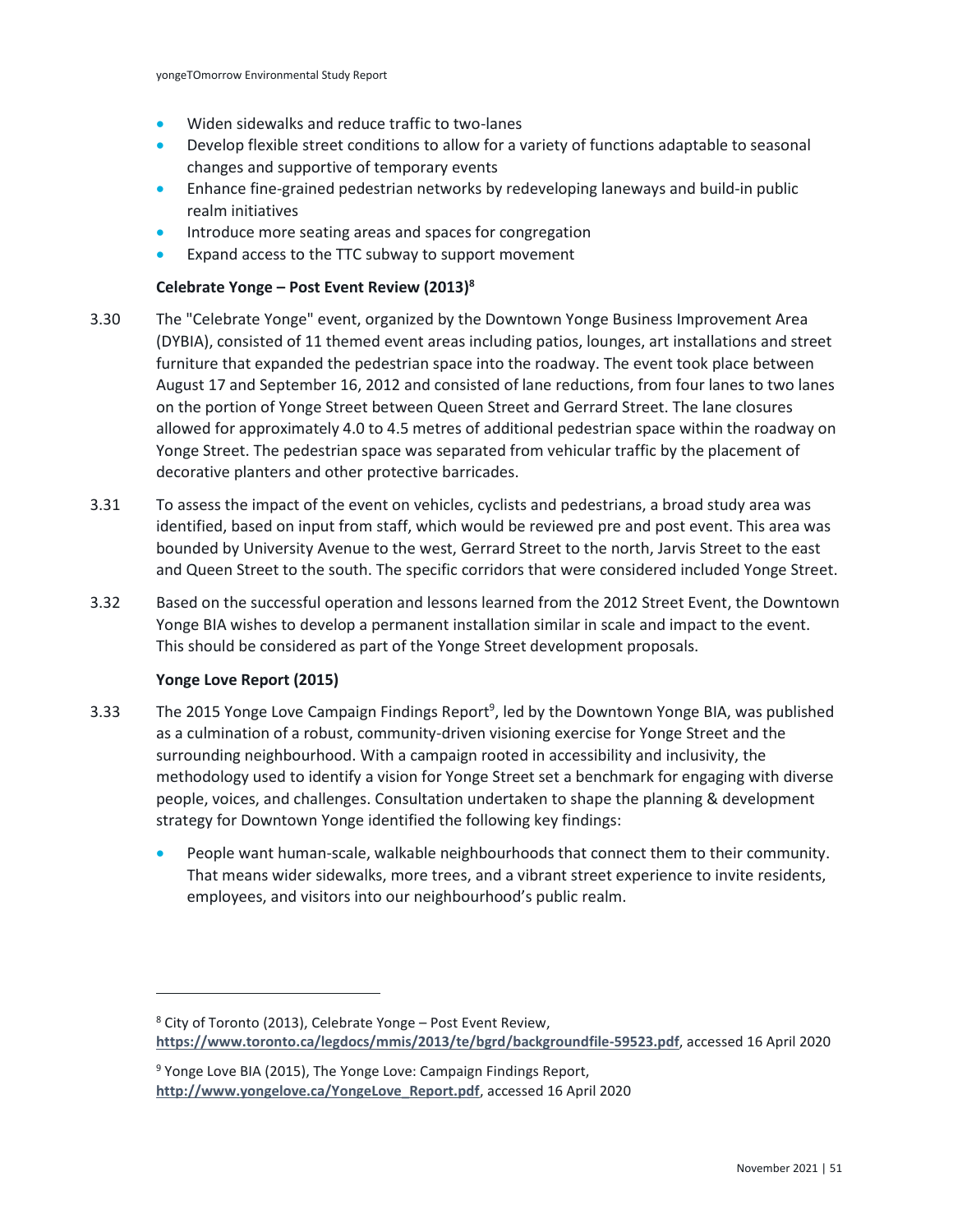- A vibrant street experience needs programming, events, and festivals. Those should come in different shapes and sizes to appeal to different audiences, and in a variety of locations throughout the neighbourhood.
- • We need to be increasingly creative in our use of space, finding new and surprising uses for public realm assets in particular and leveraging the limited amount of green space for the community.
- Intensification poses significant challenges that could impede the neighbourhood's growth. But if crowding, congestion and log jams are managed now, those same challenges would turn into an opportunity to embrace growth.

### **Toronto's Great Street Report (2018)**

- 3.34 A study undertaken by Ryerson University in collaboration with the Ryerson City Building Institute on designing great streets in Toronto identified Yonge Street as "Canada's Main Street" and identified that a vision to pedestrianize a busy foot traffic stretch of Yonge Street between Queen Street and College Street could revitalize the neighbourhood and boost business. The study identified that:
	- In the Downtown Yonge area, pedestrians make up 72% of traffic while vehicles account for only 28%. Pedestrianization improvements are imperative for the success of the area
	- when compared to other modes, and the subway runs underground all making • The existing conditions on Yonge Street from Shuter Street to Gerrard Street support pedestrianization: there is no street parking, many turning restrictions, relatively few drivers pedestrianization less complicated or adversarial than other streets in Toronto. Terminating at Shuter Street allows car access to the underground parking garage in the CF Toronto Eaton **Centre**
	- Thoughtful development policy that enables density but preserves opportunities for independent business will be critical to retaining Yonge Street's character

### **City of Toronto Streetscape Manual User Guide (2019)**

3.35 The City of Toronto's Streetscape Manual User Guide<sup>10</sup>, published in 2019, is a reference tool developed to guide the design, construction and maintenance of sidewalk and boulevard improvements on Toronto's arterial road network. The manual emphasizes design quality and amenity in the pedestrian realm and provides specifications for paving, trees, medians, lighting and street furniture.

### 3.36 Yonge Street forms a 'main street', within the subcategory of 'Special Streets':

*…distinguished by their high level of importance for the city resulting from historical, cultural, physical and/or functional characteristics. These streets are often used as ceremonial routes and they are recognized provincially, nationally and even internationally as making significant contributions to the character of Toronto.* 

<sup>&</sup>lt;sup>10</sup> City of Toronto (2019), Streetscape Manual User Guide, [https://www.toronto.ca/wp](https://www.toronto.ca/wp-content/uploads/2019/05/906c-city-planning-streetscape-manual-user-guide.pdf)**[content/uploads/2019/05/906c-city-planning-streetscape-manual-user-guide.pdf](https://www.toronto.ca/wp-content/uploads/2019/05/906c-city-planning-streetscape-manual-user-guide.pdf)**, accessed 16 April 2020